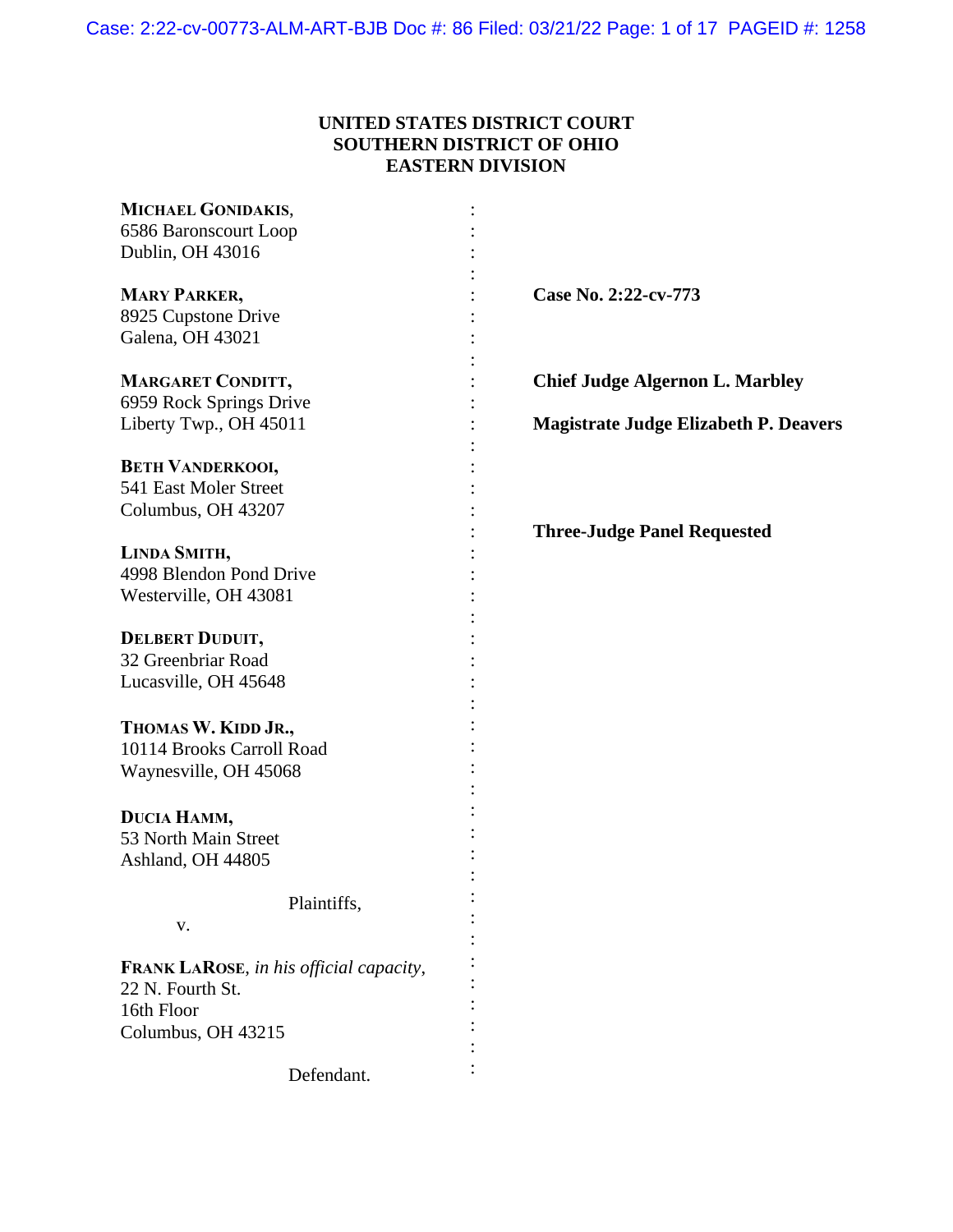## **PLAINTIFFS' FIRST SUPPLEMENTAL COMPLAINT FOR DECLARATORY AND INJUNCTIVE RELIEF**

1. Ohio's state legislative districts, under the United States Constitution and as confirmed by voters through amendments to the Ohio Constitution, must be substantially similar in population. Ohioans also deserve the right to vote.

2. To do so, Secretary of State Frank LaRose began in earnest carrying out the Third Plan adopted by the Ohio Redistricting Commission. But then, the Ohio Supreme Court invalidated the Third Plan.

3. Therefore, this Court should declare that the tentatively adopted state legislative districts (or lack thereof) violate the U.S. Constitution, and this Court order that the Secretary of State maintain the status quo by continuing with the Third Plan adopted by the Redistricting Commission, attached as Exhibit C, for the 2022 election cycle.

### **THE PARTIES**

4. Plaintiffs are Ohio voters that live in House and Senate Districts that were drawn in 2010:

- a. Plaintiff Michael Gonidakis resides in Dublin, Ohio at 6586 Baronscourt Loop in House District 21 and Senate District 16.
- b. Plaintiff Mary Parker resides in Galena, Ohio at 8925 Cupstone Drive in House District 68 and Senate District 19.
- c. Plaintiff Margaret Conditt resides in Liberty Township, Ohio at 6959 Rock Springs Drive in House District 52 and Senate District 4.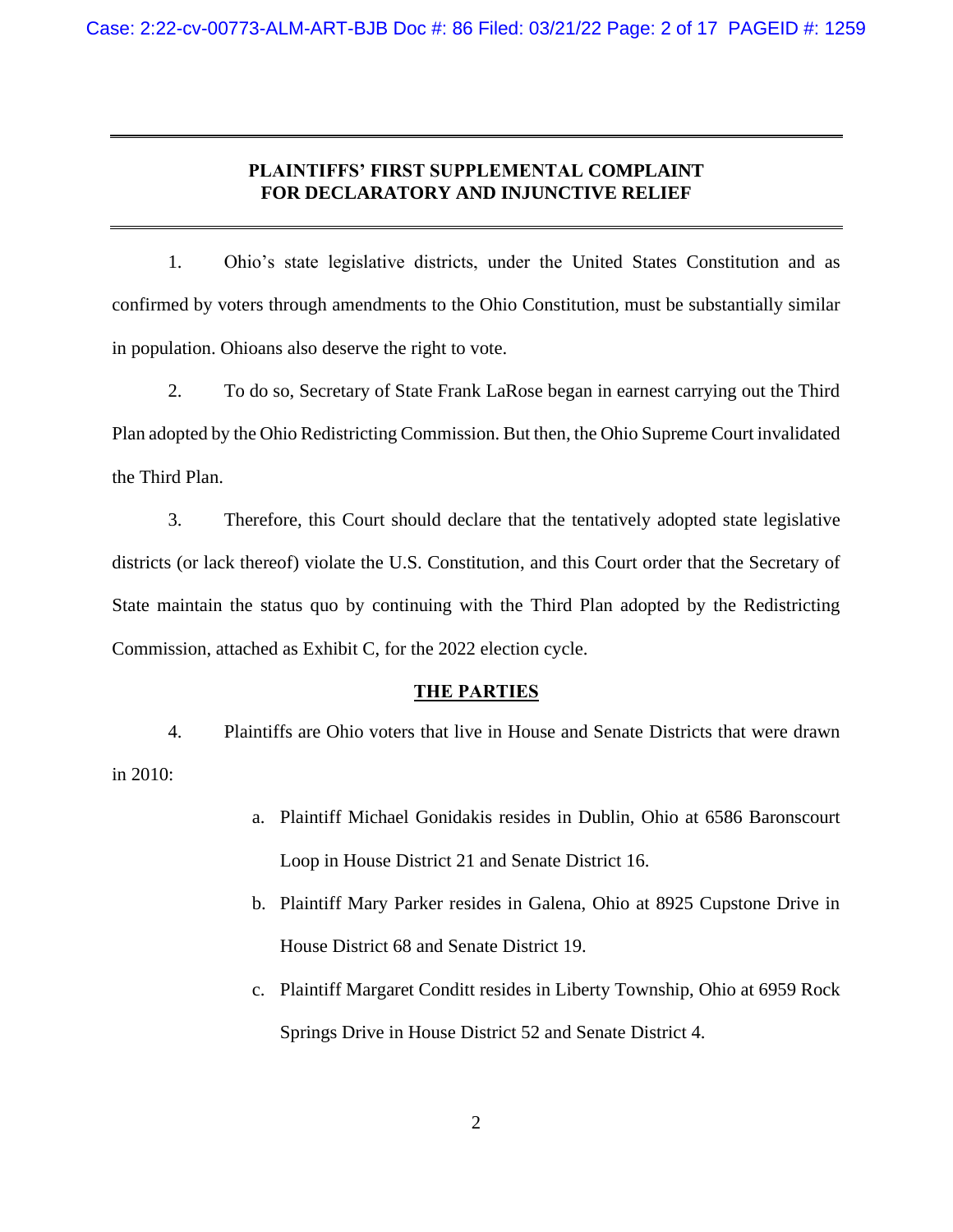- d. Plaintiff Beth Vanderkooi resides in Columbus, Ohio at 541 East Moler Street in House District 18 and Senate District 15.
- e. Plaintiff Linda Smith resides in Westerville, Ohio at 4998 Blendon Pond Drive in House District 19 and Senate District 3.
- f. Plaintiff Delbert Duduit resides in Lucasville, Ohio at 32 Greenbriar Road in House District 90 and Senate District 14.
- g. Plaintiff Thomas W. Kidd Jr. resides in Waynesville, Ohio 45068 at 10114 Brooks Carroll Road in House District 62 and Senate District 7.
- h. Plaintiff Ducia Hamm resides in Savanah, Ohio at 53 North Main Street in House District 70 and Senate District 22.

5. Plaintiffs live in either malapportioned state legislative districts or non-existent state legislative districts, thus harming Plaintiffs.

6. Plaintiffs are also harmed right now because, until valid redistricting occurs, Ohioans, including Plaintiffs, cannot decide which candidates to support, cannot decide to run or to encourage candidates to run, cannot educate themselves or others on the positions of candidates in their districts and prepare to hold those candidates responsible, and cannot associate with others in their district.

7. Defendant is Secretary of State Frank LaRose in his official capacity. Secretary of State LaRose is the Chief Elections Officer of Ohio, with such powers and duties relating to the registration of voters and the conduct of elections. *See, e.g.*, O.R.C. § 3501.04.

#### **JURISDICTION AND VENUE**

8. Plaintiffs bring this action under 42 U.S.C. § 1983 to address the deprivation, under the color of state law, of rights secured by the United States Constitution. This Court has original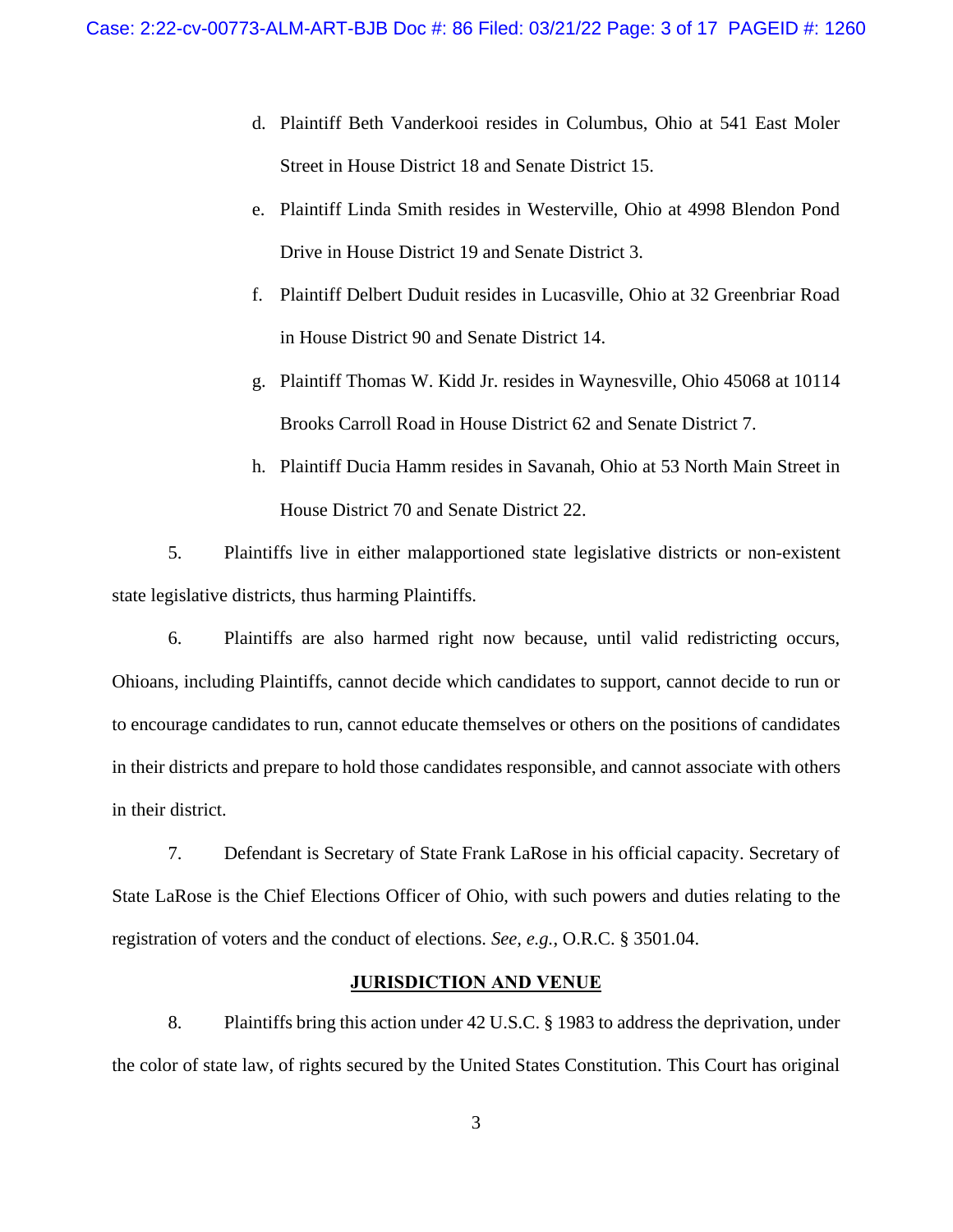jurisdiction over the subject matter of this action pursuant to 28 U.S.C. §§ 1331 and 1343 because the matters in controversy arise under the United States Constitution and the laws of the United States and involve the assertion of a deprivation, under color of state law, of rights under the Constitution of the United States. This Court has the authority to enter a declaratory judgment pursuant to 28 U.S.C. §§ 2201 and 2202, and order injunctive relief under Federal Rule of Civil Procedure 65.

9. This Court has personal jurisdiction over Defendant, Secretary of State Frank LaRose in his official capacity.

10. Venue is proper in the Southern District of Ohio, Eastern Division, because a substantial part of the events that give rise to Plaintiffs' claims have occurred and will occur in this District and Defendant's office is in this District.

11. A three-judge panel of this Court has jurisdiction to adjudicate this lawsuit because Plaintiffs are challenging the constitutionality of the apportionment of Ohio's statewide legislative body. *See* 28 U.S.C. § 2284(a).

### **STATEMENT OF FACTS**

### **A. Ohio voters elect bicameral legislature.**

12. The State of Ohio has a bicameral legislature, with a House of Representatives and a Senate.

13. Representatives are elected biennially by the electors of their respective house of representatives districts, with terms beginning of the first day of January and continuing for two years. *See* Ohio Constitution, Article II, Section 2.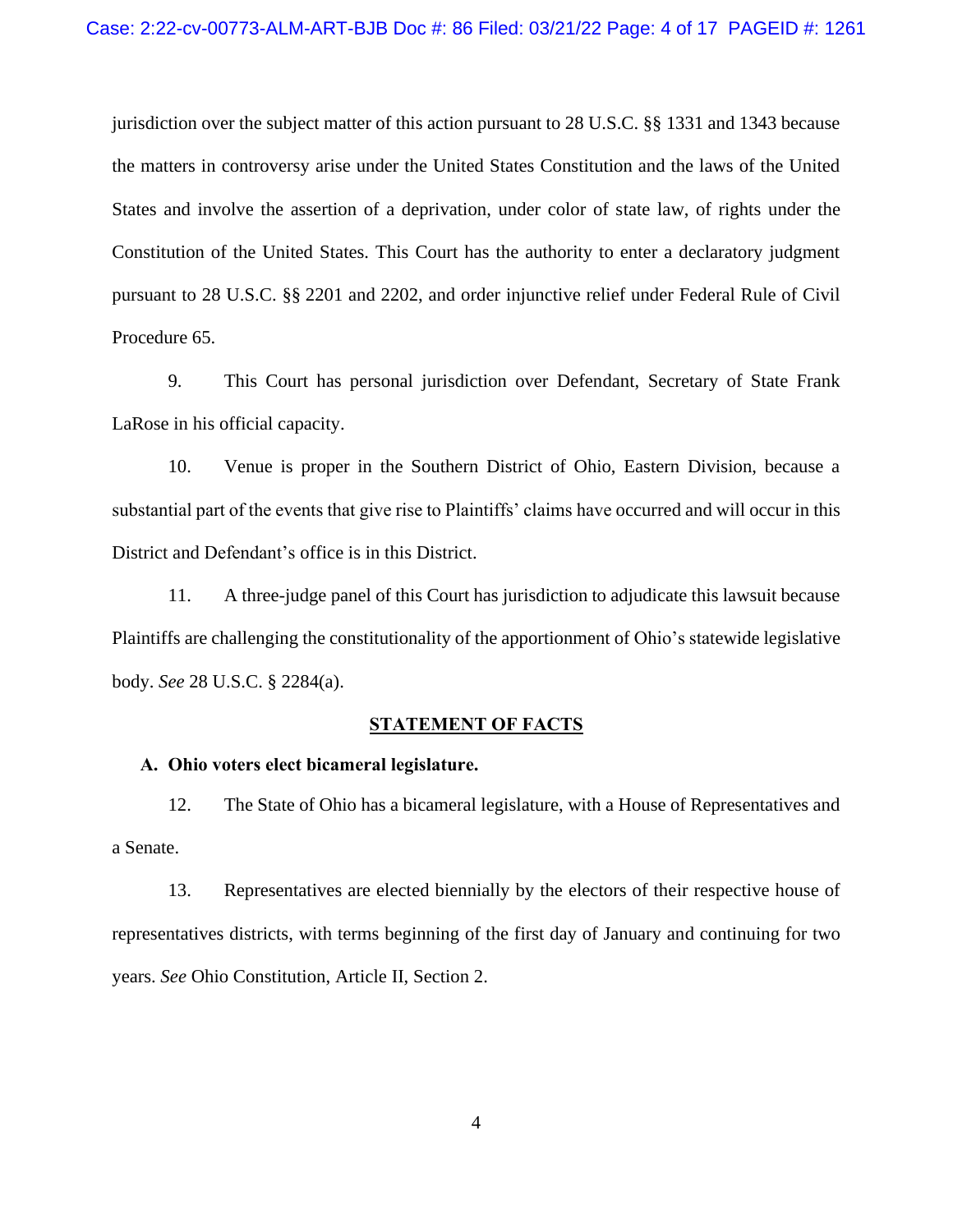14. Senators are elected by the electors of their respective senate districts. Their terms begin on the first day of January and continue for four years. *See* Ohio Constitution, Article II, Section 2.

**15.** The Ohio Constitution has historically provided for 99 Representatives and 33 Senators. *See* Ohio Constitution, Article XI, Section 2 (2010). The districts have been determined by using the federal decennial census to divide the total population of the state by 99 and 33, respectively. *Id.* Districts must be substantially equal in population. *See* Ohio Constitution, Article XI, Section 3 (2010).

# **B. New districts using federal census data in 2010 and approved by Ohio Supreme Court.**

16. The 2010 decennial census found that Ohio had a population of 11,536,504 people. Two counties: Cuyahoga County and Franklin County had populations exceeding 1,000,000. Many others had populations of more than 300,000, including Hamilton, Montgomery, Summit, and Lorain, to name a few.

17. Following receipt of the 2010 census data, districts were created in accordance with the Ohio Constitution.

18. The Ohio Supreme Court subsequently confirmed the districts were apportioned consistent with the Ohio Constitution. *See Wilson v. Kasich*, 134 Ohio St.3d 221, 2012-Ohio-5367, 981 N.E.2d 814, ¶ 48.

#### **C. Ohioans create new process for 2020 that still relies on federal census data.**

19. In 2015, voters amended the Ohio Constitution with "Issue 1," which created a bipartisan process for drawing new legislative districts that relied on the decennial census data.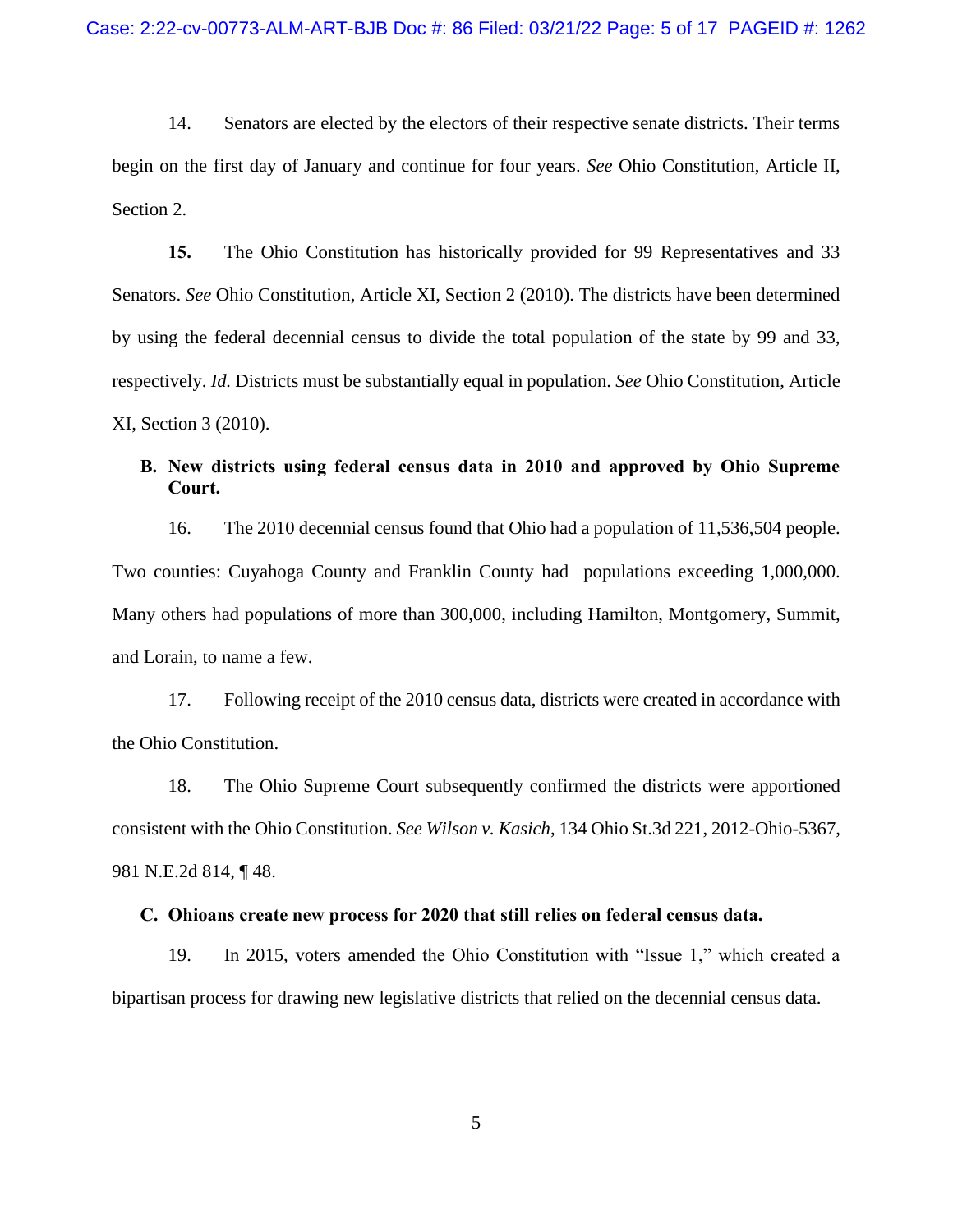20. Ohio voters were clear that, as before the amendment, the legislative districts were to be based on the population of the state as determined by the federal decennial census. *See* Ohio Constitution, Article XI, Section 3.<sup>1</sup>

21. There were other changes as well, including the creation of the bipartisan Ohio Redistricting Commission. The Redistricting Commission was to be comprised of the governor, the auditor of state, the secretary of state, one person appointed by the speaker of the house of representatives, one person appointed by the legislative leader of the largest political party in the house of representatives of which the speaker of the house of representatives is not a member, one person appointed by the president of the senate, and one person appointed by the legislative leader of the largest political party in the senate of which the president of the senate is not a member. *See*  Ohio Constitution, Article XI, Section 1.

22. Under this revised Ohio Constitution, the Redistricting Commission would be asked to draw new state legislative districts<sup>2</sup> tied to various factors, such as federal partisan election results. *See* Ohio Constitution, Article XI, Section 6.

23. A district plan approved by a bipartisan majority of the Redistricting Commission would be valid for ten years, while a district plan approved by a simple majority for would be valid for four years. *See* Ohio Constitution, Article XI, Sections 8(B) and 8(C)(1)(a).

#### **D. The COVID-19 pandemic interrupts the 2020 decennial census.**

24. The COVID-19 pandemic, which halted much of ordinary life during March 2020, also impacted the 2020 decennial census.

<sup>1</sup> The Ohio Constitution, before and after 2015, also allows for use of alternative census information in the unlikely event the federal decennial census is unavailable.

<sup>2</sup> The Redistricting Commission also draws congressional districts, which are not at issue in this Complaint.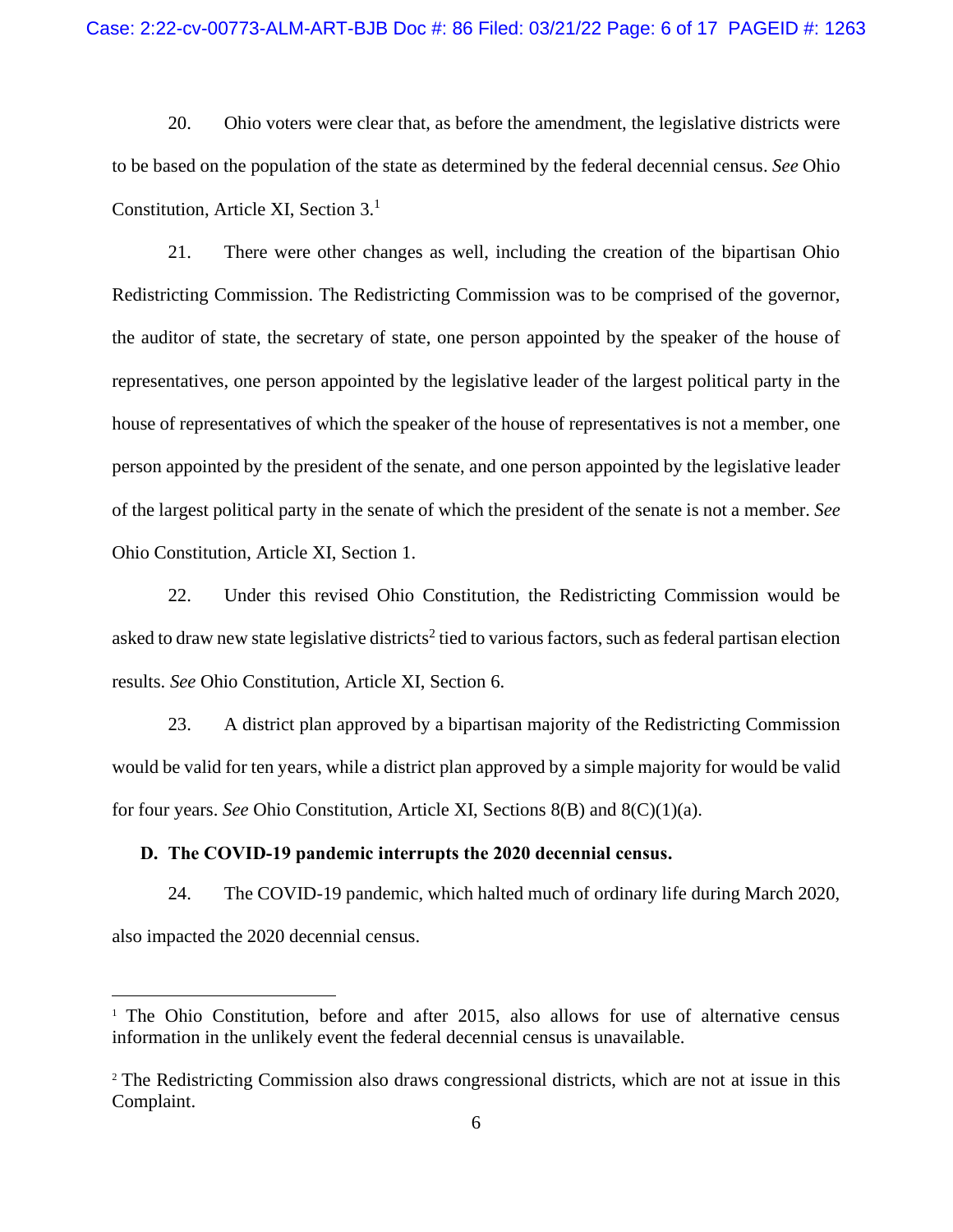25. The Census Bureau usually relies on an army of door-knockers and phone bank employees to supplement the households that fill out forms.

26. The Census Bureau's tactic of utilizing door-knockers and phone bank employees was made impractical because of the pandemic.

27. This led to delay by the Census Bureau and litigation ensued because of the delay.

28. Ohio eventually sued the Census Bureau and secured a settlement that ensured a still delayed, yet more timely, delivery of the information needed by the Redistricting Commission.

29. The 2020 U.S. Census data shows that Ohio's population increased to 11,799,448 people, an addition of hundreds of thousands of people over ten years.

30. Many political subdivisions grew by double-digits, including Franklin County, Delaware County, Warren County, and Union County, to name a few.

31. For Ohio's most populous counties, Franklin, Cuyahoga, and Hamilton, there was a total shift of more than 200,000 people.

## **E. The Redistricting Commission adopts its first plan using the most recent census data in September 2021 ("First Plan").**

32. With 2020 decennial census data finally in hand, the Redistricting Commission adopted an initial proposed state legislative district plan on September 9, 2021.

33. After the adoption of the September 9, 2021, proposed state legislative district plan, the Redistricting Commission held public meetings throughout Ohio on September 12, 13, and 14, 2021.

34. Shortly after midnight on September 16, 2021, the Redistricting Commission voted five to two to adopt an amended version of the initial plan, or the First Plan.

35. A copy of the First Plan is attached as Exhibit A to the Complaint.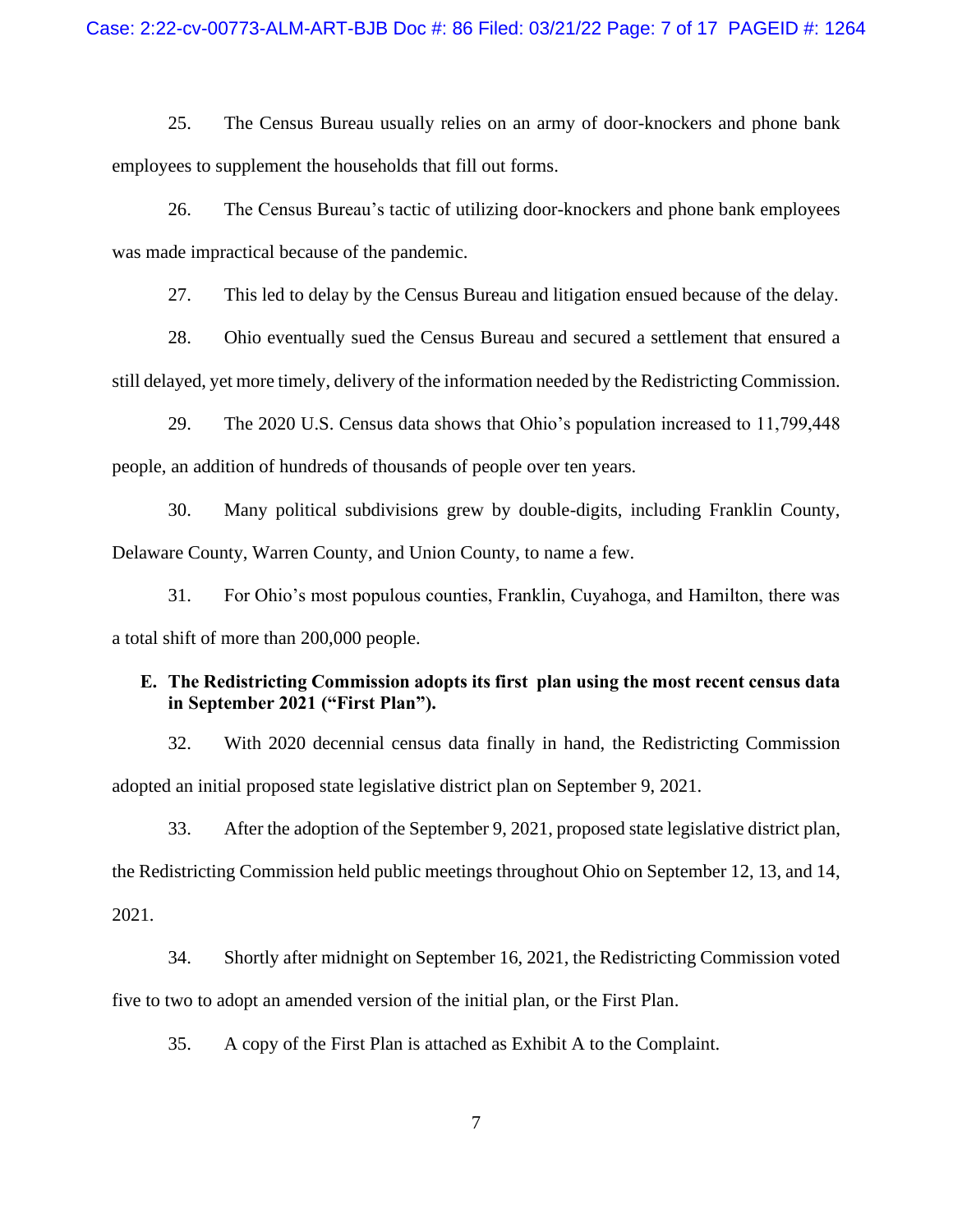36. Shortly thereafter, at least three organizations filed complaints in the Ohio Supreme Court challenging the Redistricting Commission's First Plan.

37. The cases were brought pursuant to Article XI, Section 9 of the Ohio Constitution, and challenged the constitutionality of the Redistricting Commission's First Plan.

### **F. Three months later, in January 2022, the Ohio Supreme Court rejects the First Plan.**

38. On January 12, 2022, nearly three and a half months after the organizations initially challenged the Redistricting Commission's First Plan, the Ohio Supreme Court invalidated the First Plan. *See League of Women Voters of Ohio v. Ohio Redistricting Comm.*, 2022-Ohio-65, ¶ 138.

39. The Ohio Supreme Court ordered the Redistricting Commission to be reconstituted under Article XI, Section 1, to "convene, and to ascertain and adopt a General Assembly – district plan in conformity with the Ohio Constitution" and directed the Redistricting Commission to adopt a new plan within ten days. *Id*. at ¶ 139.

# **G. The Redistricting Commission adopts a Second Plan, again using the most recent census data.**

40. The Redistricting Commission adopted a second state legislative district plan on January 22, 2022, the Second Plan, by a five to two vote.

41. A copy of the Second Plan is attached as Exhibit B to the Complaint.

42. Because the Redistricting Commission's Second Plan did not have the bipartisan support required under Article XI, Section 8(B) of the Ohio Constitution, the Second Plan could remain in effect for no more than four years.

43. The Redistricting Commission's Second Plan changed five House districts from the Redistricting Commission's First Plan from Republican-leaning to Democratic-leaning and changed three Senate districts from Republican-leaning to Democratic-leaning.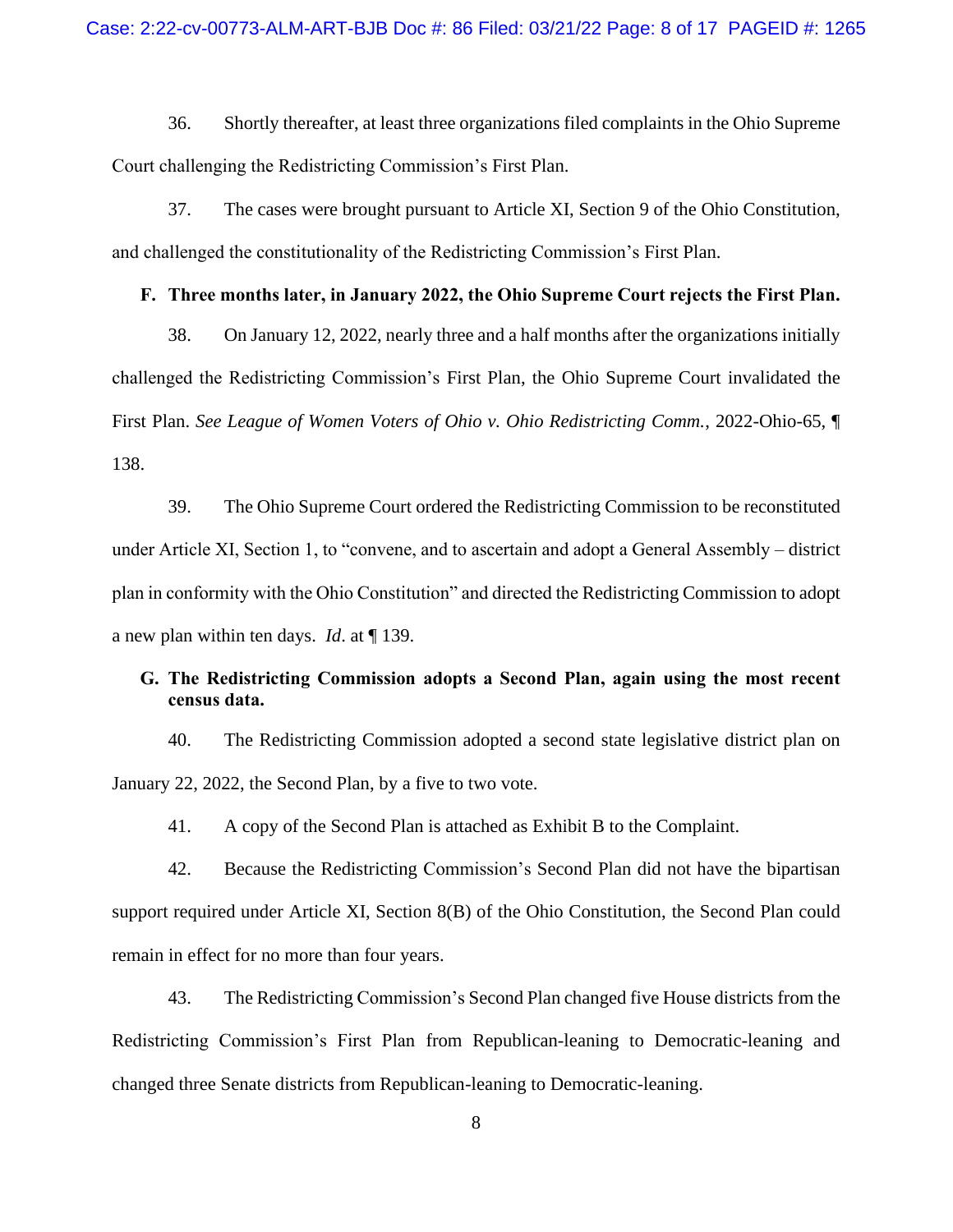44. This represents a greater than 6% increase in the number of Democratic-leaning districts from the Redistricting Commission's First Plan.

45. Nevertheless, the same organizations who challenged the Redistricting Commission's First Plan again filed objections.

## **H. Primary deadline passes in February 2022 for candidates while the Redistricting Commission's Second Plan is considered.**

46. While the Redistricting Commission's Second Plan sat before the Ohio Supreme Court, the deadline for partisan candidates came and went.

47. On February 2, 2022, the deadline for partisan candidates to declare their candidacy passed.

48. On February 14, 2022, the deadline for local Boards of Elections to certify the validity and sufficiency of partisan candidates' petitions also passed.

### **I. Ohio Supreme Court rejects Second Plan and orders Third Plan.**

49. On February 7, 2022, the Ohio Supreme Court sustained objections relating to the Redistricting Commission's Second Plan and invalidated the revised plan in its entirety. *See, League of Women Voters of Ohio v. Ohio Redistricting Comm.*, 2022-Ohio-342, ¶ 67.

50. After invalidating the Redistricting Commission's Second Plan, the Ohio Supreme Court ordered the Redistricting Commission to adopt a Third Plan, and to file a copy of the Third Plan with the secretary of state no later than February 17, 2022, and with the Court by 9:00 am on February 18, 2022.

#### **J. Redistricting Commission declares impasse and cannot issue Third Plan.**

51. Consistent with the Ohio Supreme Court's order, the Redistricting Commission met a third time.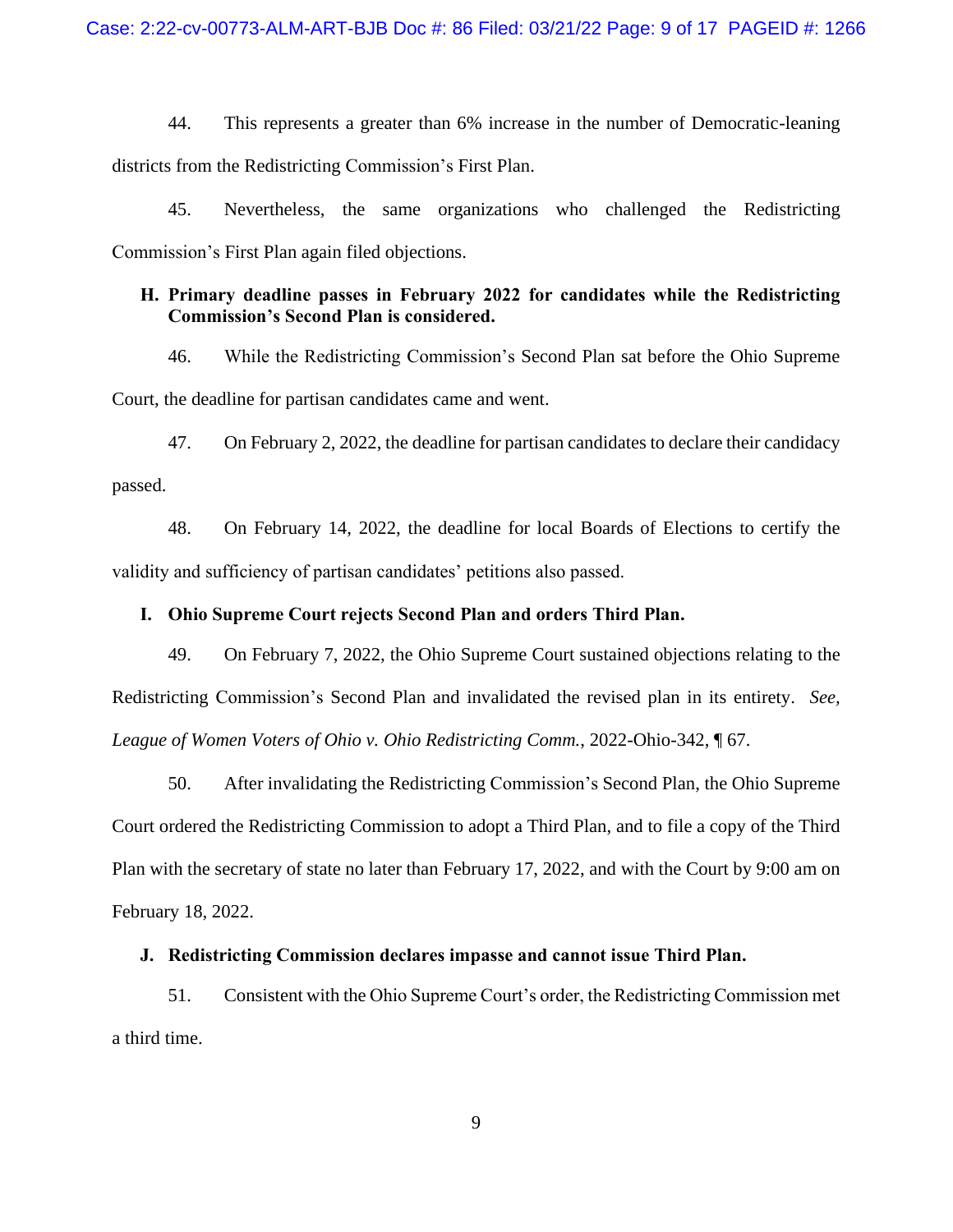52. However, the Redistricting Commission could not reach an agreement that followed the U.S. Constitution, Ohio Constitution, the Ohio Supreme Court, and the applicable federal data.

53. Accordingly, on February 17, 2022, the Redistricting Commission declared an "impasse" and determined it could not issue a Third Plan.

54. The Ohio Supreme Court received notice of this impasse the next day, on February 18, 2022.

#### **I. Redistricting Commission breaks impasse and adopts Third Plan.**

55. However, shortly thereafter, the impasse was broken.

56. On February 24, 2022, by a 4-3 vote, the Redistricting Commission adopted another revised plan, the Third Plan.

57. The Third Plan was filed with the Ohio Supreme Court on February 25, 2022.

58. A true and accurate copy of the Third Plan is attached hereto as Exhibit C.

59. Objections were filed with the Ohio Supreme Court on February 28, 2022.

## **K. Secretary of State LaRose goes forward with Third Plan without Ohio Supreme Court's blessing.**

60. Shortly after the Third Plan was adopted by the Redistricting Commission, Secretary of State LaRose, the state's Chief Election Officer, determined that the state's boards of elections would move forward with the Third Plan.

61. This decision was memorialized in Directive 2022-26, attached hereto as Exhibit D.

62. Directive 2022-26 was an exercise of the Secretary LaRose's authority to move some but not all election deadlines under House Bill 93.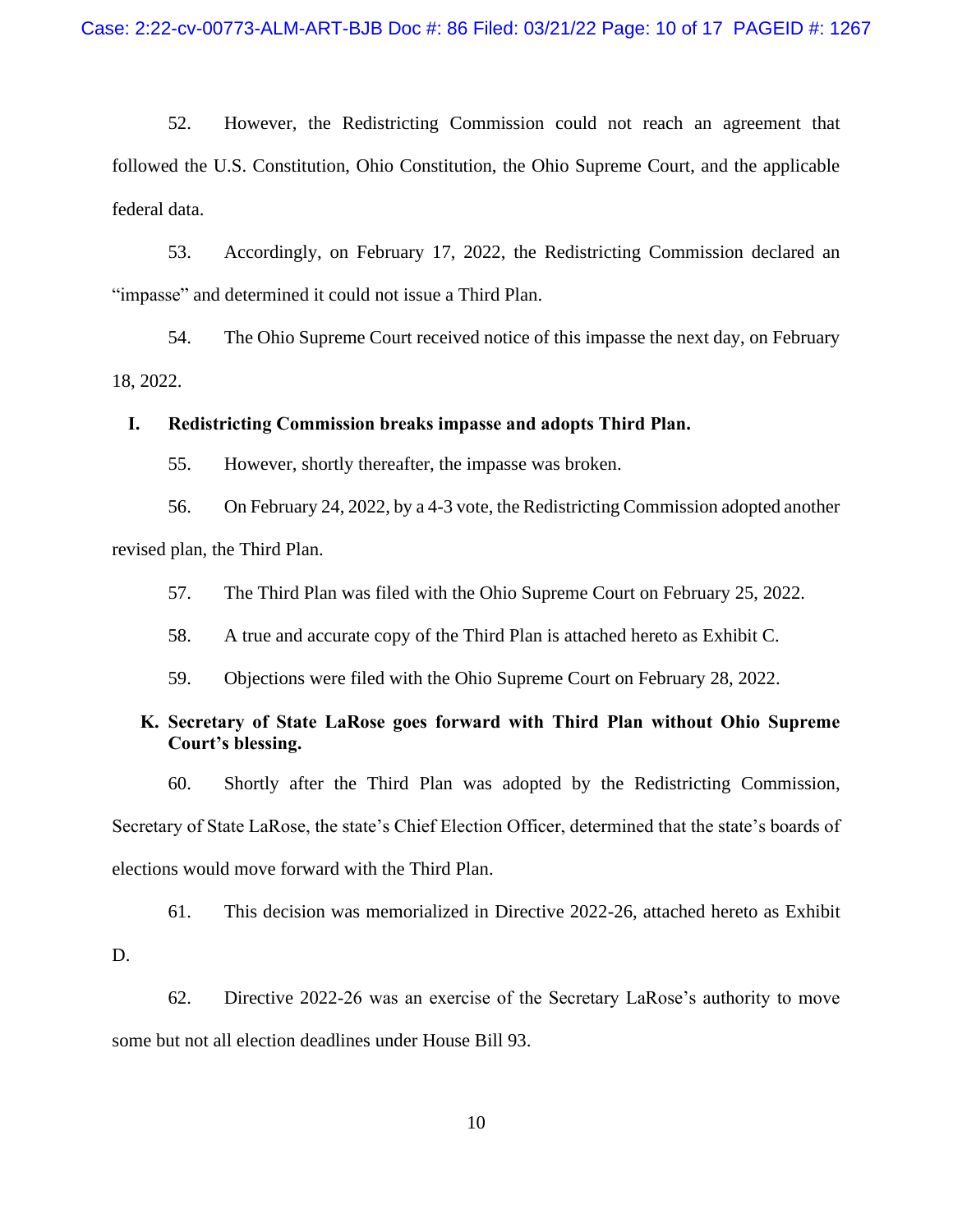63. Directive 2022-26, which assumes the adoption of the Third Plan, set deadlines for determining candidates, such as local boards of elections certifying petitions on March 14, 2022.

64. Under Directive 2022-26, protests must be filed against partisan candidates by March 17, 2022.

65. Because of Directive 2022-26, the primary election is speeding forward.

66. The Ohio Supreme Court, on March 16, 2022, invalidated the Third Plan.

67. As a result, Secretary LaRose may need to restart many of the election processes that he initiated assuming the Third Plan applied.

68. Secretary LaRose has indicated that it is too late to move away from the Third Plan to still have the primary on May 3, 2022.

### **L. Plaintiffs are now stuck in malapportioned districts (or no district at all).**

69. Because the Ohio Supreme Court invalidated the Third Plan, it is possible that the Secretary of State may stop implementing the Third Plan.

70. Without clearly adopted legislative districts, Plaintiffs cannot decide which candidates to support, cannot decide to run for elected office or to encourage candidates to run, cannot educate themselves or others on the positions of candidates in their districts and prepare to hold those candidates responsible, and cannot associate with others in their district.

71. Plaintiffs are in districts based on census data that is more than ten years old instead of districts based on the 2020 decennial census. As a result, Plaintiffs live in malapportioned districts, with variance greater than 10%. For example, Mr. Gonidakis, Ms. Vanderkooi, and Ms. Smith live in Franklin County, which has gained more than 150,000 people since the last census, and their respective cities have experienced more than 10% in population gains, diluting their votes within their voting districts. The same is true for Ms. Parker, Mr. Kidd, and Ms. Conditt, whose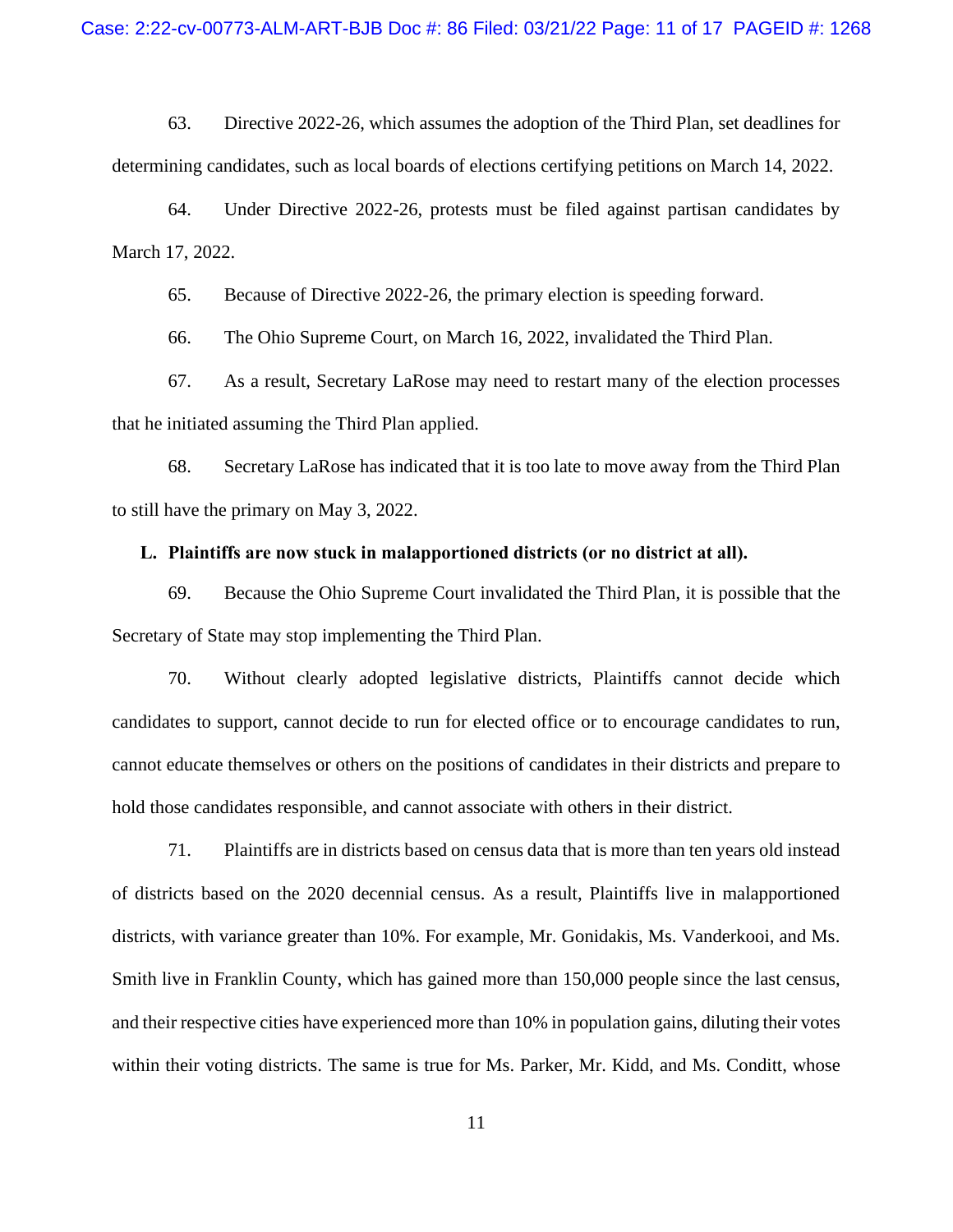areas (and therefore districts) have also grown exponentially in population. Conversely, individuals in areas of Ohio that lost population, such as Scioto County, have seen their voting power increase because their population decreased.

72. As a result, Plaintiffs' districts (using the 2010 legislative district maps), including House Districts 18, 19, 21, 52, 62, 68, 70, and 90 and Senate Districts 3, 4, 7, 14, 15, 16, 19, and 22, are malapportioned, as they now are outside the permissible 5% variance of the target population.

73. Because Plaintiffs' districts are malapportioned and require adjustment, and the adjustment can only come from other state legislative districts, all of Ohio's districts are malapportioned or otherwise impacted by malapportionment and requirement adjustment.

74. Alternatively, the 2010 state legislative districts have expired, and Plaintiffs' rights have been violated because they have no state legislative districts at all because the Third Plan has been invalidated.

75. The plans adopted by the Redistricting Commission and rejected by the Ohio Supreme Court, attached as Exhibits A and B, properly distribute voting power and are based on 2020 census data.

76. The Third Plan also properly adopts voting power based on the 2020 census data.

77. Additionally, because litigation regarding the Redistricting Commission's approved legislative district plans has been pending before the Ohio Supreme Court since September 2021, no resolution will be achieved regarding Ohio's state legislative district maps before applicable voting deadlines, including the May 3, 2022, primary election.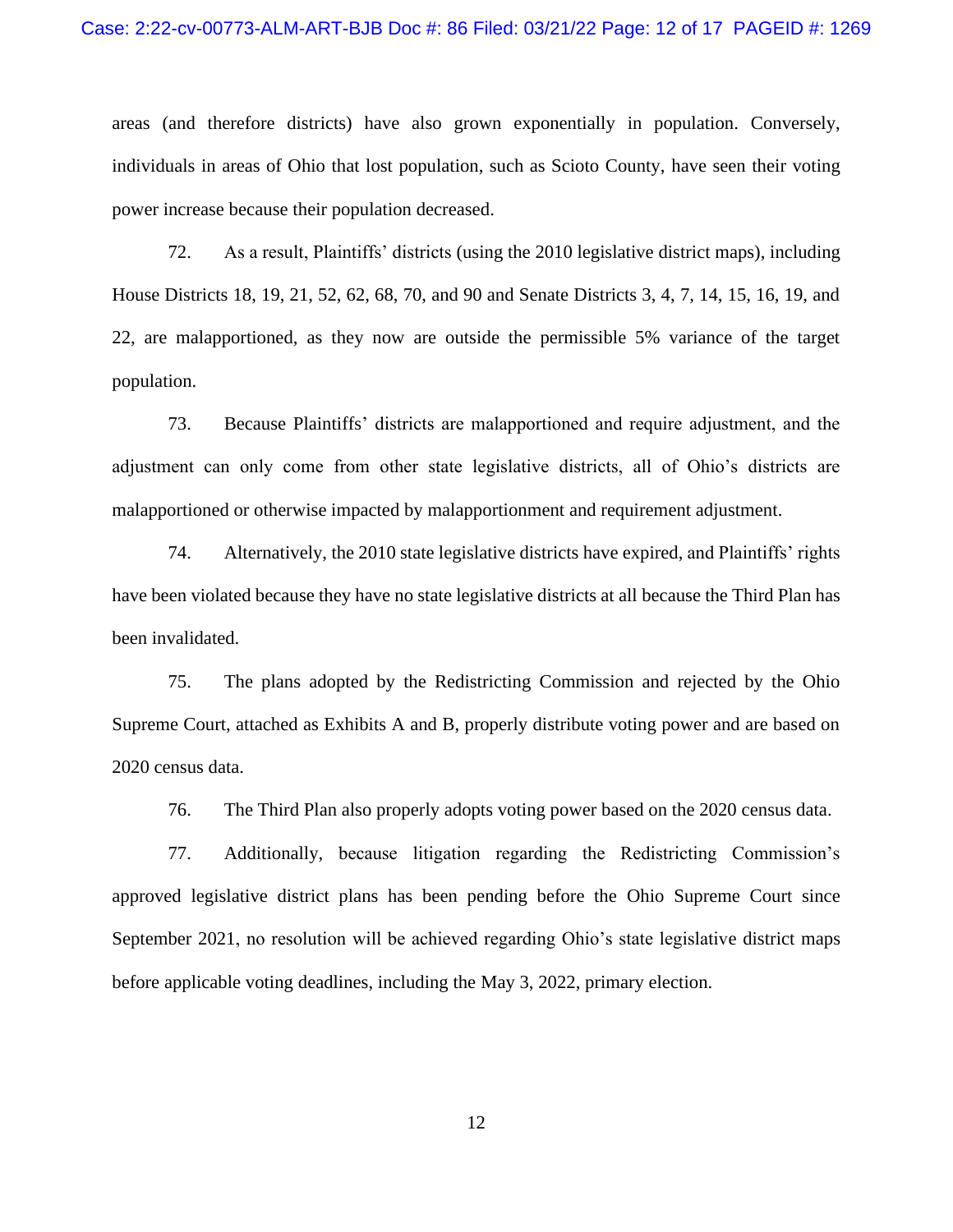#### **COUNT I**

78. The Fourteenth Amendment of the U.S. Constitution requires that no state shall deny any person within its jurisdiction the equal protection of its laws. This requires that both houses of a bicameral legislature be apportioned on a population basis. In other words, an individual's right to vote for state legislatures is unconditionally impaired when the weight of the individual's vote is substantially diluted when compared with citizens that in other parts of the state.

79. The 2020 U.S. Census revealed significant changes to Ohio's population.

80. But Ohio does not currently have districts modified to fit these most recent changes.

81. As a result, if elections are allowed to take place before the legal sufficiency of districts are resolved, votes in overpopulated districts, such as Plaintiffs, will suffer from vote dilution. This means a deprivation of political power and resources.

82. Additionally, the ongoing uncertainty for the 2022 election cycle prevents voters, including Plaintiffs, from knowing their voting district, engaging with candidates, holding representatives accountable, and associating and organizing with their favored candidates.

83. Plaintiffs are suffering this harm on an ongoing basis.

### **COUNT II (ALTERNATIVE)**

84. The Fourteenth Amendment of the U.S. Constitution requires that no state shall deny any person within its jurisdiction the equal protection of its laws without due process. This requires allowing an elector the opportunity to vote for a candidate for a state legislative district.

85. To protect these rights, Secretary of State LaRose started the election processes with the Third Plan. This ensures that the May 3 primary takes place.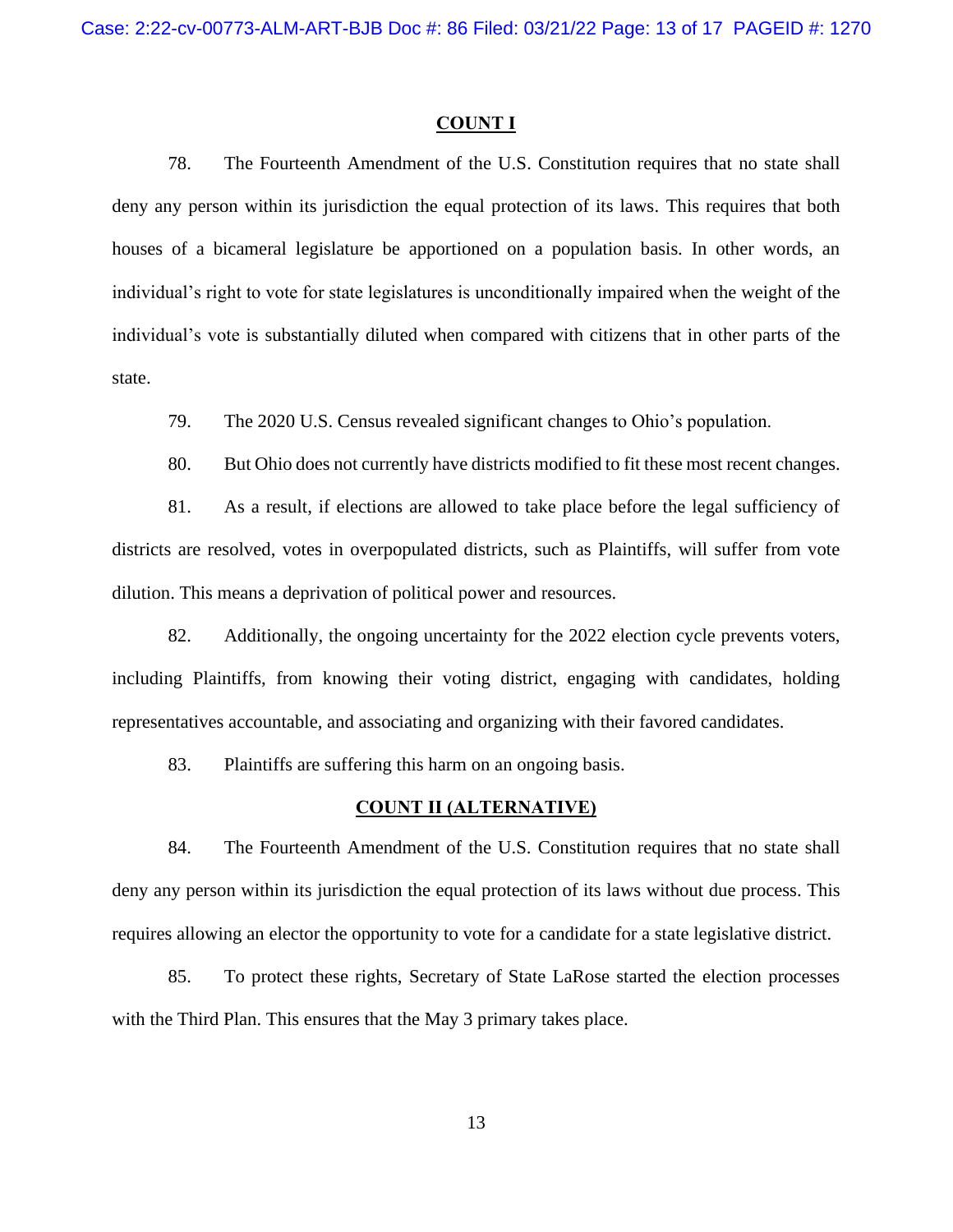86. But the Ohio Supreme Court has just invalidated the Third Plan, which threatens to stop the work of the Secretary of State carrying out the Third Plan, and could disrupt the status quo.

87. If the status quo is disrupted, then there will be no state legislative districts, and Plaintiffs cannot exercise their right to vote for a candidate for a state legislative district in violation of the Equal Protection Clause and the Due Process Clause.

88. Additionally, the ongoing uncertainty for the 2022 election cycle prevents voters, including Plaintiffs, from knowing their voting district, engaging with candidates, holding representatives accountable, and associating and organizing with their favored candidates.

89. Plaintiffs are suffering this harm on an ongoing basis.

### **COUNT III**

90. The First Amendment of the U.S. Constitution protects the freedom of association and applies to the states via the Fourteenth Amendment.

91. Unnecessary uncertainty about the 2022 election impedes candidates' abilities to run for office, and restricts Plaintiffs' First Amendment right to association because it restricts an individual's ability to assess candidate positions and qualifications, advocate for candidates, and associate with like-minded voters.

92. Because of the malapportioned districts or the tentative districts, there is imminent risk of confusion and ongoing denial of Plaintiffs' freedom of association.

93. There is no compelling reason to deny Plaintiffs' freedom of association.

94. Plaintiffs are suffering these harms on an ongoing basis.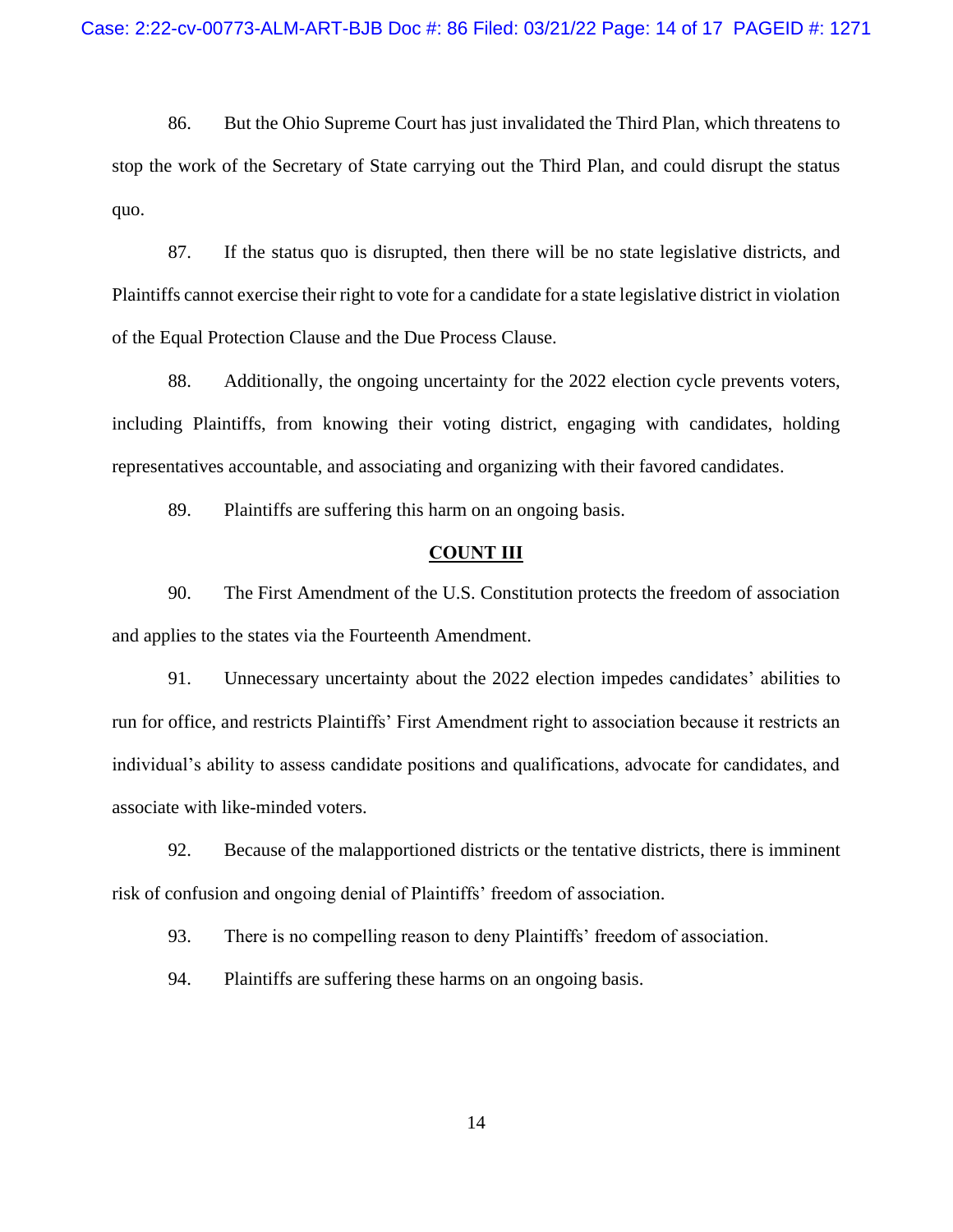### **PRELIMINARY INJUNCTION**

95. Because should the Secretary of Stop implementing the Third Plan, then Plaintiffs will effectively no state legislative districts or their state legislative districts are outdated, so they are very likely to succeed on the merits of their claim.

96. Because the Plaintiffs are at risk of being denied the right to vote in violation of the U.S. Constitution, so they are suffering an irreparable injury.

97. Because voting is a fundamental right, the public interest favors restoring the voting rights of Plaintiffs and other Ohioans.

98. There is no harm in the Redistricting Commission following the U.S. Constitution and Plaintiffs receiving the right to vote.

# **REQUEST FOR THREE-JUDGE PANEL**

99. Plaintiffs request a three-judge panel to adjudicate this lawsuit because Plaintiffs are challenging the constitutionality of the apportionment of Ohio's statewide legislative body. *See* 28 U.S.C. § 2284(a).

**WHEREFORE**, Plaintiffs respectfully request that this Court:

- i. Declare that the removing the current configurations of Ohio's state legislative districts, the Third Plan, violates the First and Fourteenth Amendments to the U.S. Constitution;
- ii. Permanently enjoin Defendant and all persons acting on his behalf or in concert with him from implementing, enforcing, or conducting any elections under Ohio's current state legislative districts other than the Third Plan;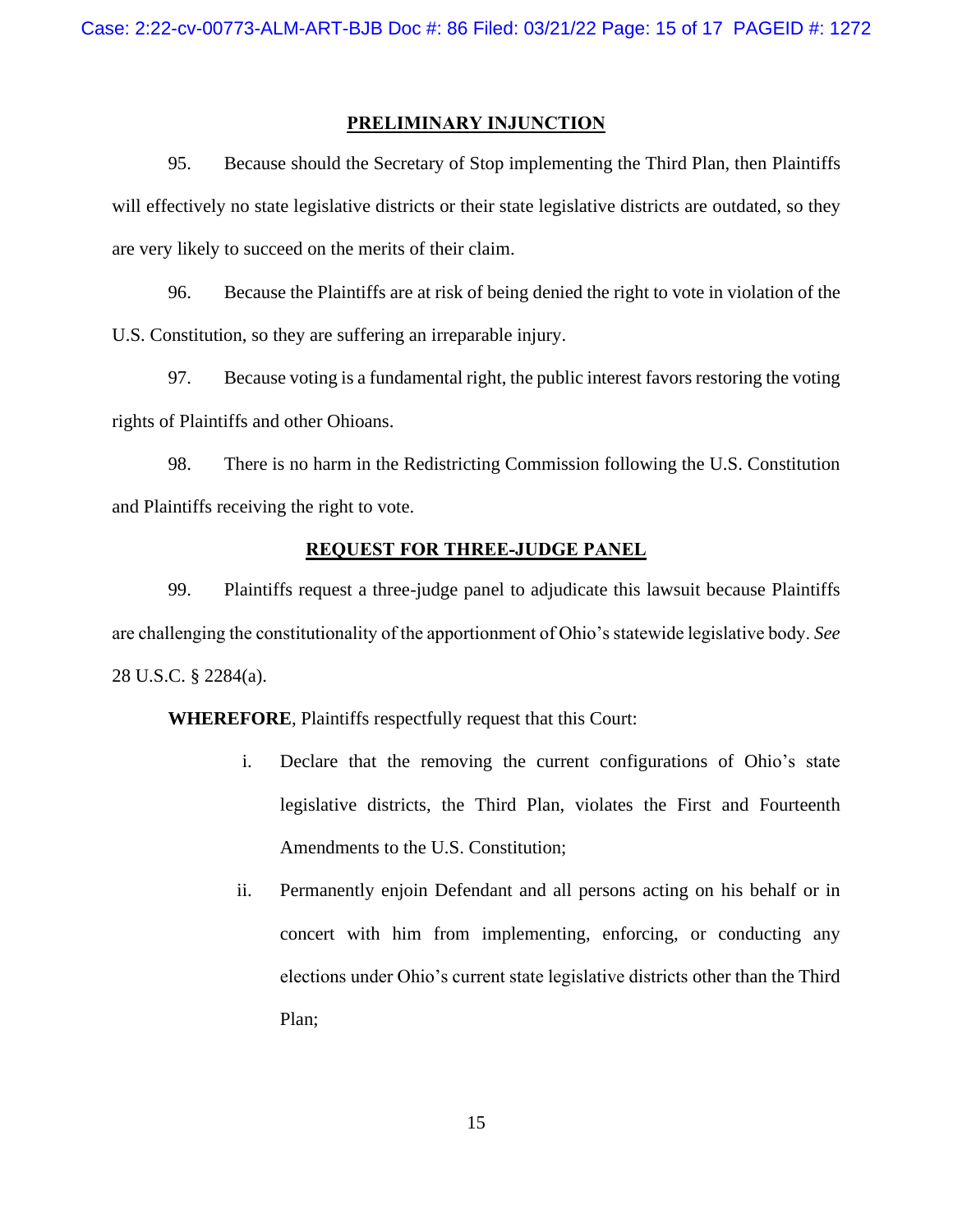- iii. Establish a schedule that will enable the Court to adopt a timely enacted and lawful plan and implement the new plan for Ohio's state legislative districts, specifically the Third Plan, attached as Exhibit C, which is already in motion;
- iv. Retain jurisdiction while Defendant enacts plans by this Court's deadline;
- v. Award Plaintiffs' attorneys' fees and costs in this action; and
- vi. Grant such other and further relief as this Court deems just and proper in the circumstances.

Respectfully submitted,

### **Isaac Wiles & Burkholder LLC**

*/s/ Donald C. Brey* Donald C. Brey (0021965) Brian M. Zets (0066544) Matthew R. Aumann (0093612) Ryan C. Spitzer (0093515) Trista Turley (0093939) Two Miranova Place, Suite 700 Columbus, Ohio 43215 Tel: 614-221-2121; Fax: 614-365-9516 [dbrey@isaacwiles.com](mailto:dbrey@isaacwiles.com) [bzets@isaacwiles.com](mailto:bzets@isaacwiles.com) [maumann@isaacwiles.com](mailto:maumann@isaacwiles.com) [rspitzer@isaacwiles.com](mailto:rspitzer@isaacwiles.com) tturley@isaacwiles.com *Attorneys for Plaintiffs*